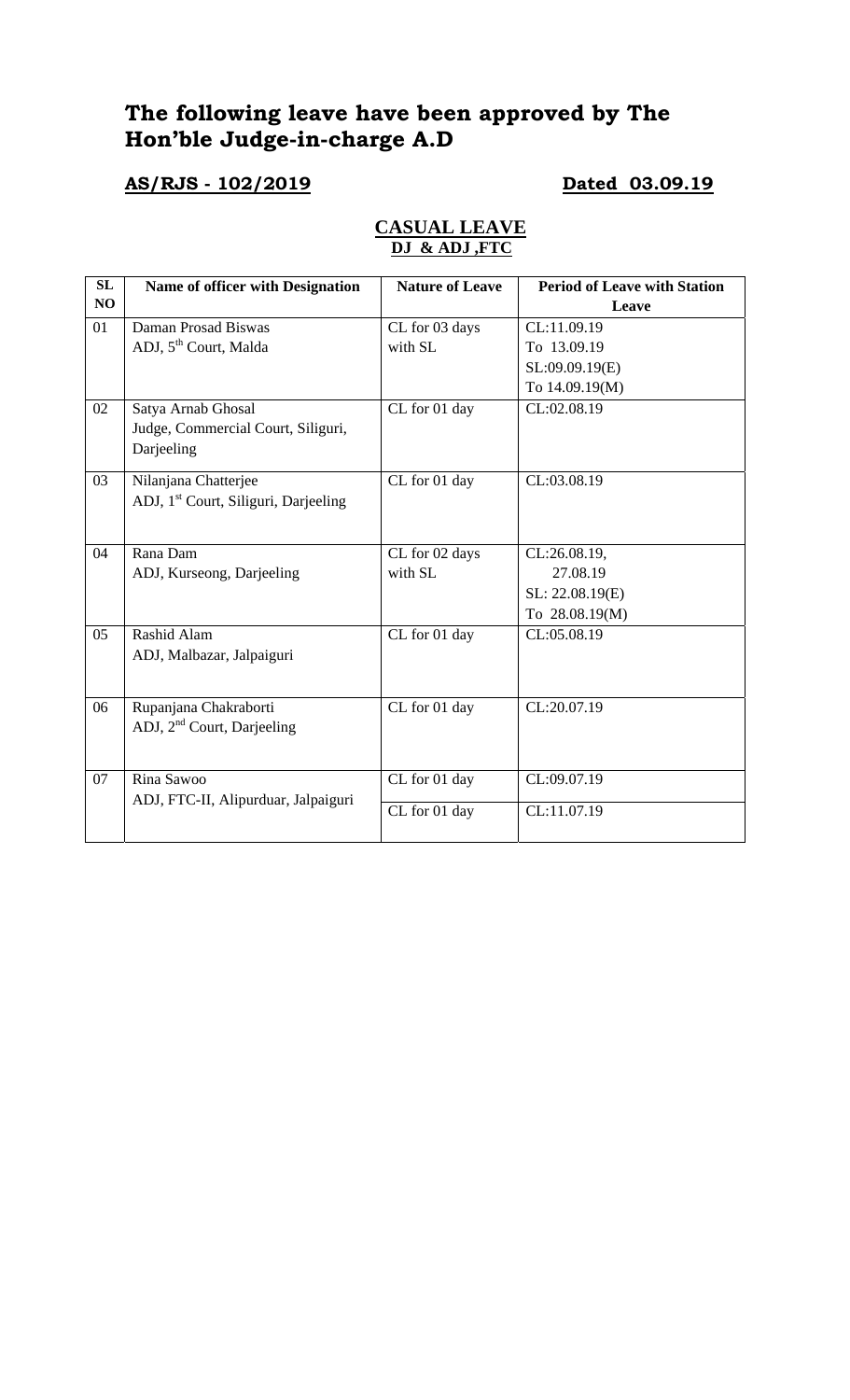| 08 | Ramesh Kumar Pradhan                             | CL for 03 days     | CL:09.09.19,     |
|----|--------------------------------------------------|--------------------|------------------|
|    | ADJ, 2 <sup>nd</sup> Court, Purulia              | with SL            | 11.09.19,        |
|    |                                                  |                    | 12.09.19         |
|    |                                                  |                    | SL:07.09.19(E)   |
|    |                                                  |                    | To 13.09.19(M)   |
| 09 | Sukhendu Das                                     | CL for 01 day      | CL:19.07.19      |
|    | DJ, Dakshin Dinajpur at Balurghat                |                    |                  |
| 10 | Sandip Kumar Manna                               | CL for 02 days     | CL:13.08.19,     |
|    | ADJ, Kandi, Murshidabad                          |                    | 14.08.19         |
| 11 | Sudhir Kumar                                     | CL for 02 day with | CL:26.08.19,     |
|    | ADJ, 2 <sup>nd</sup> Court, Siliguri, Darjeeling | SL.                | 27.08.19         |
|    |                                                  |                    | SL:22.08.19(E)   |
|    |                                                  |                    | To $26.08.19(M)$ |
| 12 | Shyamsundar Das                                  | CL for 01 day      | CL:05.08.19      |
|    | ADJ, 2 <sup>nd</sup> Court, Jalpaiguri           |                    |                  |
| 13 | Asim Kumar Debnath                               | CL for 01 day      | CL:26.08.19      |
|    | ADJ, FTC-II, Bongaon, 24pgs(N)                   |                    |                  |

# Submitted

Sd/

**Registrar (Judicial Service)**